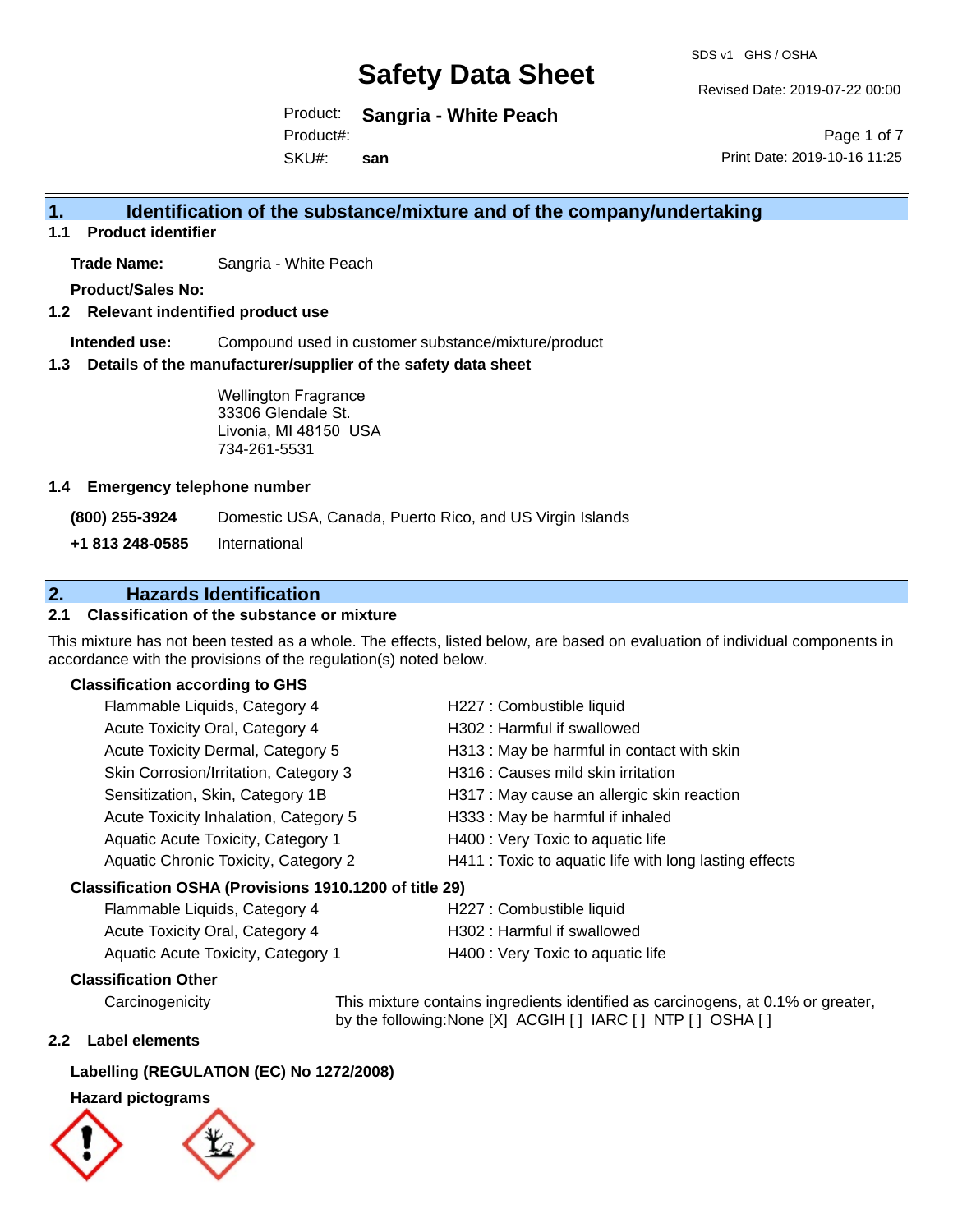Revised Date: 2019-07-22 00:00

Product: **Sangria - White Peach** SKU#: Product#: **san**

Page 2 of 7 Print Date: 2019-10-16 11:25

| <b>Signal Word: Warning</b>     |                                                                                                                                       |
|---------------------------------|---------------------------------------------------------------------------------------------------------------------------------------|
| <b>Hazard statments</b>         |                                                                                                                                       |
| H <sub>227</sub>                | Combustible liquid                                                                                                                    |
| H302                            | Harmful if swallowed                                                                                                                  |
| H313                            | May be harmful in contact with skin                                                                                                   |
| H316                            | Causes mild skin irritation                                                                                                           |
| H317                            | May cause an allergic skin reaction                                                                                                   |
| H333                            | May be harmful if inhaled                                                                                                             |
| H400                            | Very Toxic to aquatic life                                                                                                            |
| H411                            | Toxic to aquatic life with long lasting effects                                                                                       |
| <b>Precautionary Statements</b> |                                                                                                                                       |
| <b>Prevention:</b>              |                                                                                                                                       |
| P <sub>235</sub>                | Keep cool                                                                                                                             |
| P <sub>264</sub>                | Wash hands thoroughly after handling                                                                                                  |
| P270                            | Do not eat, drink or smoke when using this product                                                                                    |
| P <sub>272</sub>                | Contaminated work clothing should not be allowed out of the workplace                                                                 |
| P273                            | Avoid release to the environment                                                                                                      |
| <b>Response:</b>                |                                                                                                                                       |
| P301 + P312 + P330              | IF SWALLOWED: Call a POISON CENTER or doctor/physician if you feel unwell Rinse<br>mouth                                              |
| $P302 + P352$                   | IF ON SKIN: Wash with soap and water                                                                                                  |
| $P304 + P312$                   | IF INHALED: Call a POISON CENTER or doctor/physician if you feel unwell                                                               |
| $P333 + P313$                   | If skin irritation or a rash occurs: Get medical advice/attention                                                                     |
| P363                            | Wash contaminated clothing before reuse                                                                                               |
| P370 + P378                     | In case of fire: Use Carbon dioxide (CO2), Dry chemical, or Foam for extinction. Do not use<br>a direct water jet on burning material |
| P391                            | <b>Collect Spillage</b>                                                                                                               |
| <b>Other Hazards</b><br>2.3     |                                                                                                                                       |
|                                 |                                                                                                                                       |

**no data available**

# **3. Composition/Information on Ingredients**

## **3.1 Mixtures**

This product is a complex mixture of ingredients, which contains among others the following substance(s), presenting a health or environmental hazard within the meaning of the UN Globally Harmonized System of Classification and Labeling of Chemicals (GHS):

| CAS#<br>Ingredient     | EC#       | Conc.<br>Range | <b>GHS Classification</b>          |
|------------------------|-----------|----------------|------------------------------------|
| 120-51-4               | 204-402-9 | $70 - 80 \%$   | H302; H313; H400; H411             |
| <b>Benzyl Benzoate</b> |           |                |                                    |
| 5989-27-5              | 227-813-5 | $2 - 5%$       | H226; H304; H315; H317; H400; H410 |
| Limonene               |           |                |                                    |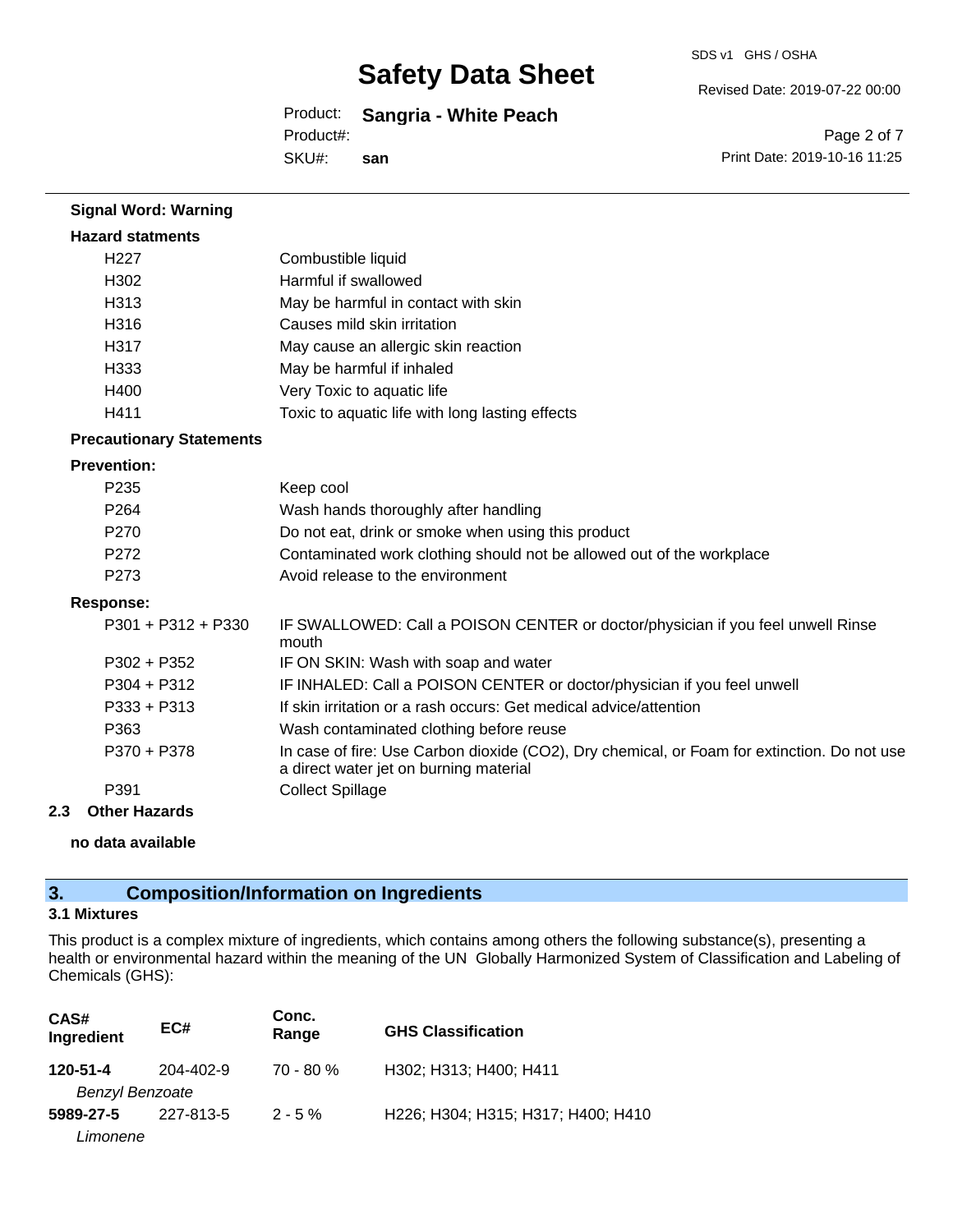SDS v1 GHS / OSHA

Revised Date: 2019-07-22 00:00

## Product: **Sangria - White Peach** Product#:

SKU#: **san**

Page 3 of 7 Print Date: 2019-10-16 11:25

| EC#       | Conc.<br>Range                                                                                  | <b>GHS Classification</b>          |
|-----------|-------------------------------------------------------------------------------------------------|------------------------------------|
| 211-892-8 | $2 - 5%$                                                                                        | H316                               |
| 201-134-4 | $2 - 5 \%$                                                                                      | H227; H303; H315; H317; H319; H402 |
| 204-881-4 | $2 - 5%$                                                                                        | H316; H400; H410                   |
| 202-288-5 | $1 - 2%$                                                                                        | H227; H402                         |
| 203-341-5 | $0.1 - 1.0 %$                                                                                   | H315; H317; H401; H412             |
|           | gamma-Decalactone<br><b>Butylated hydroxytoluene</b><br>methylbenzyl acetate<br>Geranyl Acetate |                                    |

See Section 16 for full text of GHS classification codes

See Section 16 for full text of GHS classification codes which where not shown in section 2

Total Hydrocarbon Content (%  $w/w$ ) = 3.92

# **4.** First Aid Measures<br>**4.1** Description of first aid meas

## **4.1 Description of first aid measures**

| Inhalation:                                                     | Remove from exposure site to fresh air and keep at rest.<br>Obtain medical advice.                            |
|-----------------------------------------------------------------|---------------------------------------------------------------------------------------------------------------|
| <b>Eye Exposure:</b>                                            | Flush immediately with water for at least 15 minutes.<br>Contact physician if symptoms persist.               |
| <b>Skin Exposure:</b>                                           | Remove contaminated clothes. Wash thoroughly with water (and soap).<br>Contact physician if symptoms persist. |
| Ingestion:                                                      | Rinse mouth with water and obtain medical advice.                                                             |
| 4.2 Most important symptoms and effects, both acute and delayed |                                                                                                               |
| Symptoms:                                                       | no data available                                                                                             |
| Risks:                                                          | Refer to Section 2.2 "Hazard Statements"                                                                      |
|                                                                 |                                                                                                               |

**4.3 Indication of any immediate medical attention and special treatment needed**

Refer to Section 2.2 "Response"

| 5.  | <b>Fire-Fighting measures</b>                         |                                                   |
|-----|-------------------------------------------------------|---------------------------------------------------|
| 5.1 | <b>Extinguishing media</b>                            |                                                   |
|     | Suitable:                                             | Carbon dioxide (CO2), Dry chemical, Foam          |
|     | <b>Unsuitable</b>                                     | Do not use a direct water jet on burning material |
| 5.2 | Special hazards arising from the substance or mixture |                                                   |
|     | During fire fighting:                                 | Water may be ineffective                          |
| 5.3 | <b>Advice for firefighters</b>                        |                                                   |
|     | <b>Further information:</b>                           | Standard procedure for chemical fires             |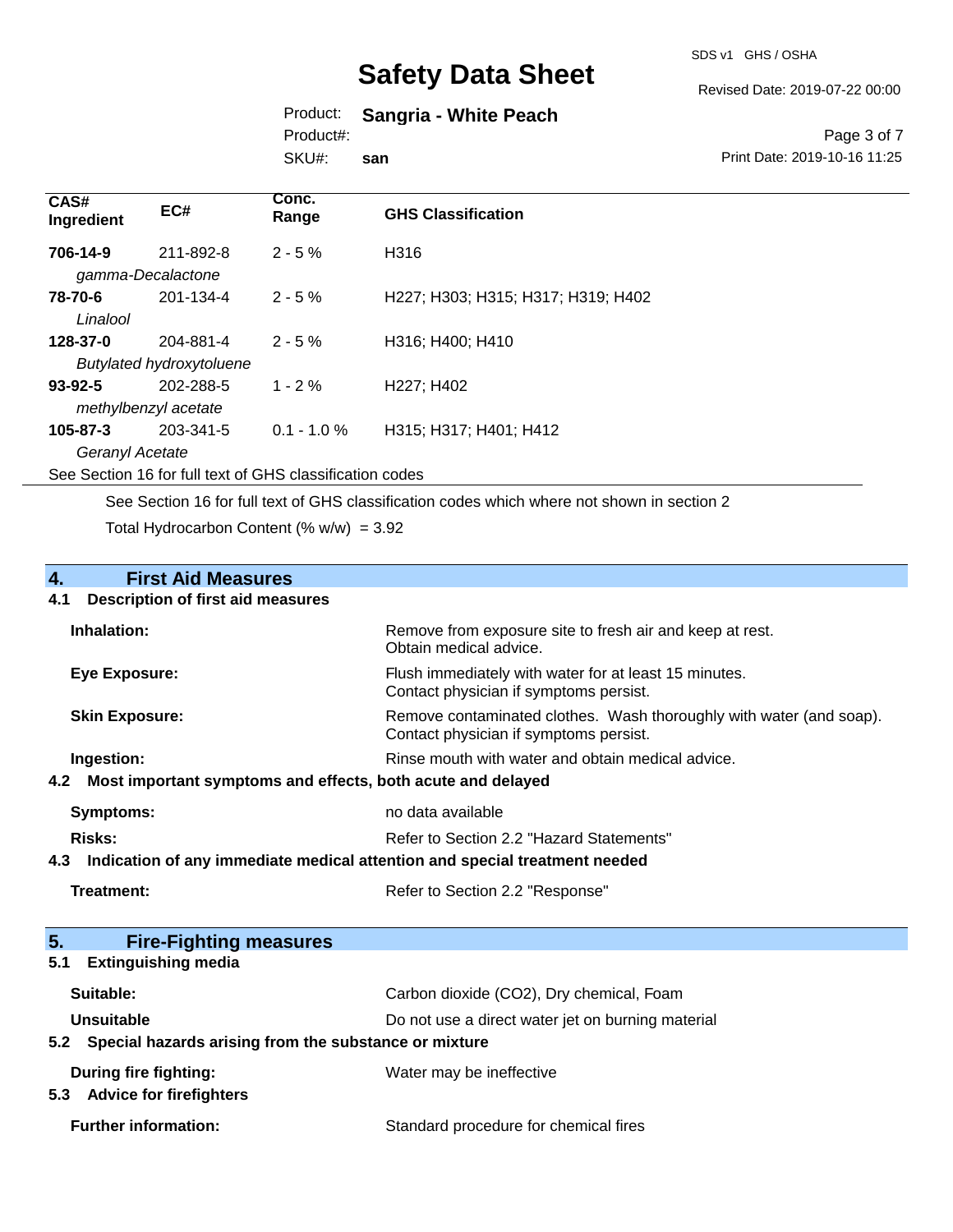Revised Date: 2019-07-22 00:00

Product: **Sangria - White Peach** SKU#: Product#: **san**

Page 4 of 7 Print Date: 2019-10-16 11:25

### **6. Accidental Release Measures**

### **6.1 Personal precautions, protective equipment and emergency procedures**

Avoid inhalation and contact with skin and eyes. A self-contained breathing apparatus is recommended in case of a major spill.

#### **6.2 Environmental precautions**

Keep away from drains, soil, and surface and groundwater.

#### **6.3 Methods and materials for containment and cleaning up**

Clean up spillage promptly. Remove ignition sources. Provide adequate ventilation. Avoid excessive inhalation of vapors. Gross spillages should be contained by use of sand or inert powder and disposed of according to the local regulations.

#### **6.4 Reference to other sections**

Not Applicable

## **7. Handling and Storage**

#### **7.1 Precautions for safe handling**

Apply according to good manufacturing and industrial hygiene practices with proper ventilation. Do not drink, eat or smoke while handling. Respect good personal hygiene.

#### **7.2 Conditions for safe storage, including any incompatibilities**

Store in a cool, dry and ventilated area away from heat sources and protected from light in tightly closed original container. Avoid uncoated metal container. Keep air contact to a minimum.

#### **7.3 Specific end uses**

No information available

## **8. Exposure Controls/Personal Protection**

#### **8.1 Control parameters**

| <b>Exposure Limits:</b> |                                                                                                                    |              |                                            |      |             |  |
|-------------------------|--------------------------------------------------------------------------------------------------------------------|--------------|--------------------------------------------|------|-------------|--|
| <b>Component</b>        |                                                                                                                    | <b>ACGIH</b> | ACGIH<br>TWA ppm STEL ppm TWA ppm STEL ppm | OSHA | <b>OSHA</b> |  |
| 128-37-0                | <b>Butylated hydroxytoluene</b>                                                                                    |              |                                            |      |             |  |
|                         | <b>Engineering Controls:</b> Use local exhaust as needed.<br>8.2 Exposure controls - Personal protective equipment |              |                                            |      |             |  |
| Eye protection:         | Tightly sealed goggles, face shield, or safety glasses with brow guards and side shields, etc.                     |              |                                            |      |             |  |

|                                | as may be appropriate for the exposure                                                        |
|--------------------------------|-----------------------------------------------------------------------------------------------|
| <b>Respiratory protection:</b> | Avoid excessive inhalation of concentrated vapors. Apply local ventilation where appropriate. |

**Skin protection:** Avoid Skin contact. Use chemically resistant gloves as needed.

## **9. Physical and Chemical Properties**

### **9.1 Information on basic physical and chemical properties**

| Appearance: | Liauid                        |
|-------------|-------------------------------|
| Odor:       | Conforms to Standard          |
| Color:      | Colorless to Yellow Tint (G1) |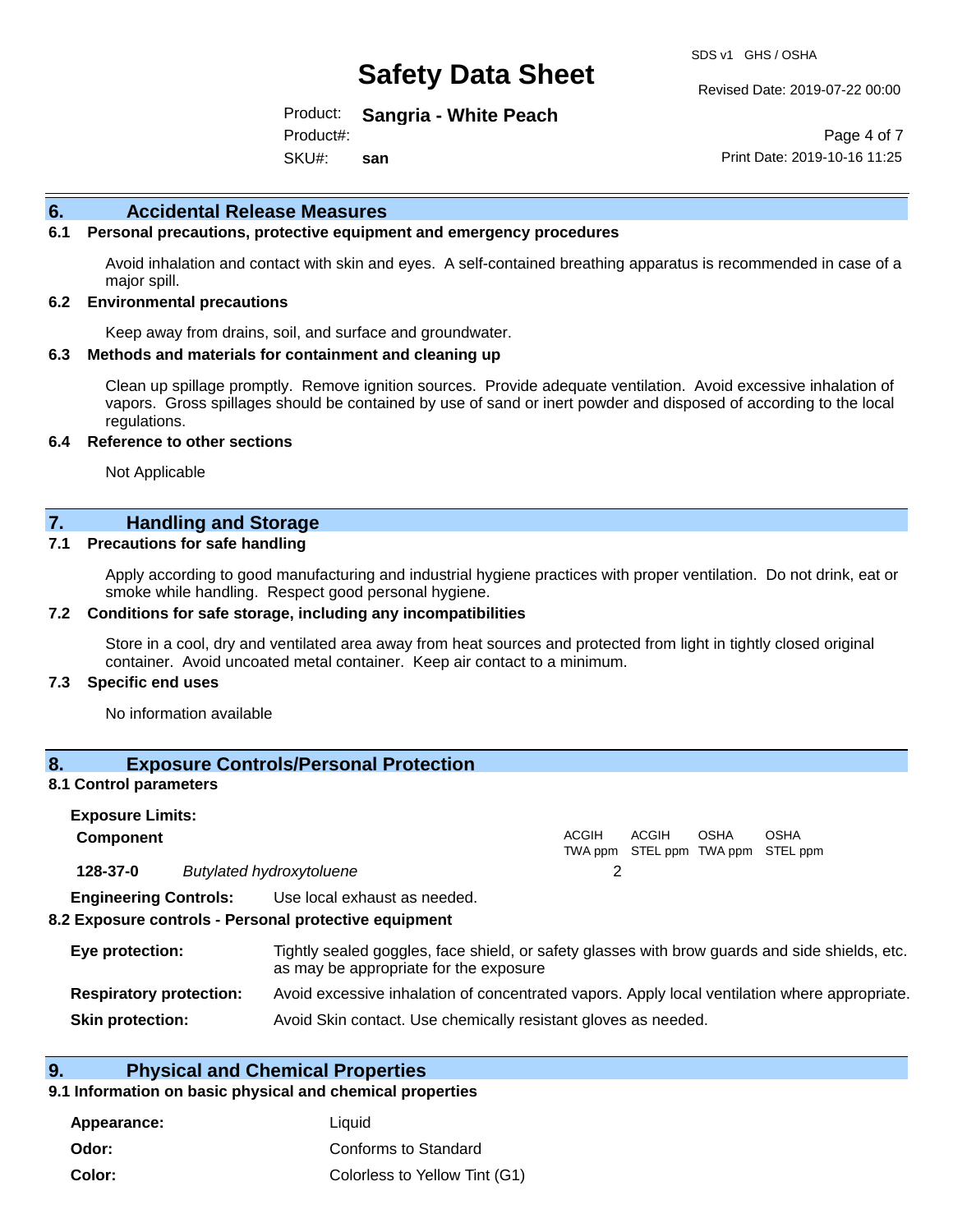#### Product: **Sangria - White Peach** SKU#: Product#: **san**

Revised Date: 2019-07-22 00:00

Page 5 of 7 Print Date: 2019-10-16 11:25

| <b>Viscosity:</b>            | Liquid          |
|------------------------------|-----------------|
| <b>Freezing Point:</b>       | Not determined  |
| <b>Boiling Point:</b>        | Not determined  |
| <b>Melting Point:</b>        | Not determined  |
| <b>Flashpoint (CCCFP):</b>   | 188 F (86.67 C) |
| <b>Auto flammability:</b>    | Not determined  |
| <b>Explosive Properties:</b> | None Expected   |
| <b>Oxidizing properties:</b> | None Expected   |
| Vapor Pressure (mmHg@20 C):  | 0.0546          |
| %VOC:                        | 0.05            |
| Specific Gravity @ 25 C:     | 1.0690          |
| Density @ 25 C:              | 1.0660          |
| Refractive Index @ 20 C:     | 1.5430          |

# **10. Stability and Reactivity**

**Soluble in:** Oil

| 10.1 Reactivity                         | <b>None</b>                                        |
|-----------------------------------------|----------------------------------------------------|
| <b>10.2 Chemical stability</b>          | Stable                                             |
| 10.3 Possibility of hazardous reactions | None known                                         |
| <b>10.4 Conditions to avoid</b>         | None known                                         |
| 10.5 Incompatible materials             | Strong oxidizing agents, strong acids, and alkalis |
| 10.6 Hazardous decomposition products   | None known                                         |

## **11. Toxicological Information**

## **11.1 Toxicological Effects**

Acute Toxicity Estimates (ATEs) based on the individual Ingredient Toxicity Data utilizing the "Additivity Formula"

| Acute toxicity - Oral - (Rat) mg/kg              | (LD50: 1684.9983) Harmful if swallowed                   |
|--------------------------------------------------|----------------------------------------------------------|
| Acute toxicity - Dermal - (Rabbit) mg/kg         | (LD50: 3817.7528) May be harmful in contact with skin    |
| Acute toxicity - Inhalation - (Rat) mg/L/4hr     | (LD50: 139.6778) May be harmful if inhaled               |
| <b>Skin corrosion / irritation</b>               | May be harmful if inhaled                                |
| Serious eye damage / irritation                  | Not classified - the classification criteria are not met |
| <b>Respiratory sensitization</b>                 | Not classified - the classification criteria are not met |
| <b>Skin sensitization</b>                        | May cause an allergic skin reaction                      |
| <b>Germ cell mutagenicity</b>                    | Not classified - the classification criteria are not met |
| Carcinogenicity                                  | Not classified - the classification criteria are not met |
| <b>Reproductive toxicity</b>                     | Not classified - the classification criteria are not met |
| Specific target organ toxicity - single exposure | Not classified - the classification criteria are not met |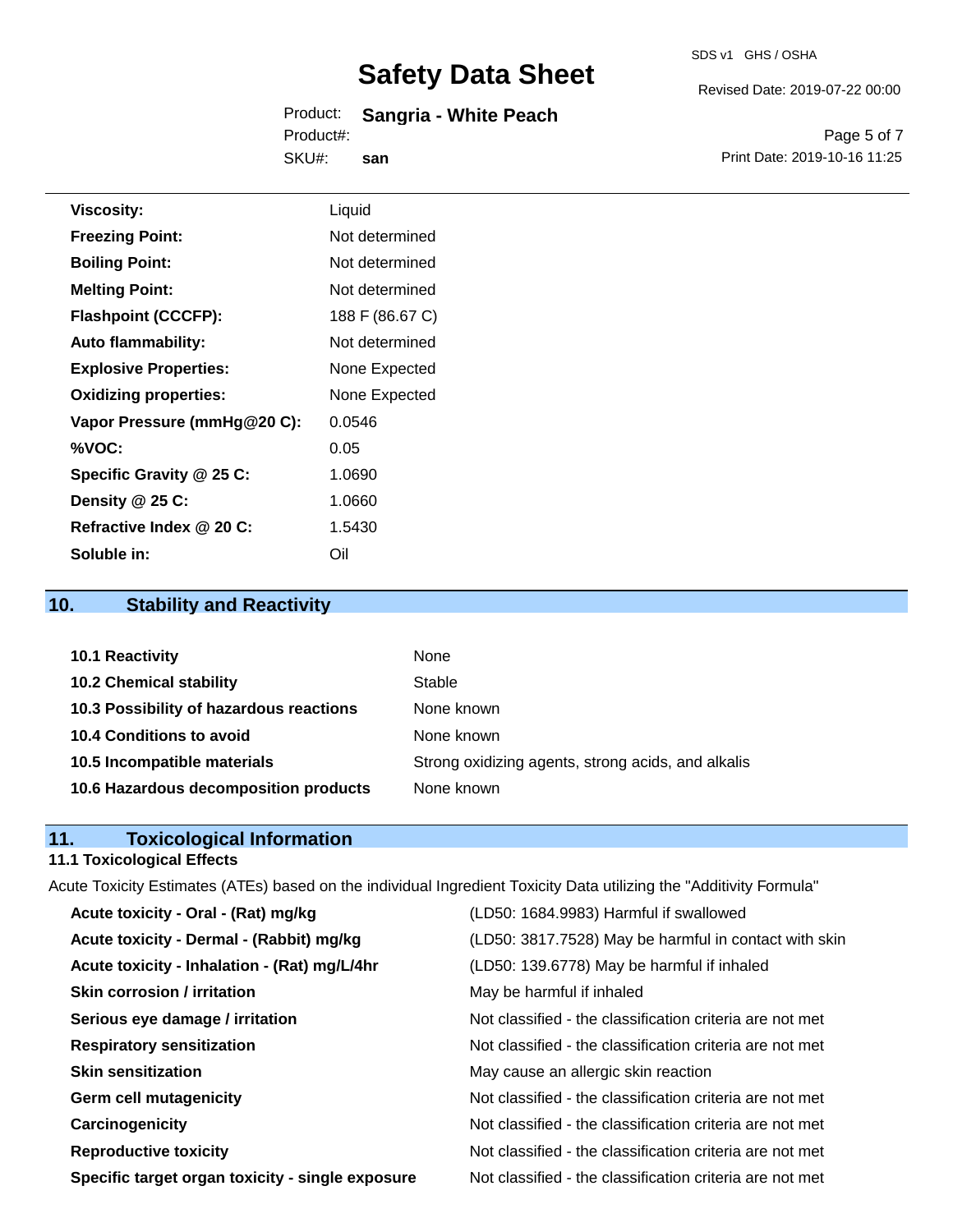SDS v1 GHS / OSHA

Revised Date: 2019-07-22 00:00

 $\overline{7}$ 

|           | Product: Sangria - White Peach |                              |
|-----------|--------------------------------|------------------------------|
| Product#: |                                | Page 6 of 7                  |
| SKU#:     | san                            | Print Date: 2019-10-16 11:25 |

| Specific target organ toxicity - repeated exposure | Not classified - the classification criteria are not met |
|----------------------------------------------------|----------------------------------------------------------|
| <b>Aspiration hazard</b>                           | Not classified - the classification criteria are not met |

## **12. Ecological Information**

## **12.1 Toxicity**

| <b>Acute acquatic toxicity</b>     | Very Toxic to aquatic life                      |
|------------------------------------|-------------------------------------------------|
| <b>Chronic acquatic toxicity</b>   | Toxic to aquatic life with long lasting effects |
| <b>Toxicity Data on soil</b>       | no data available                               |
| <b>Toxicity on other organisms</b> | no data available                               |
|                                    |                                                 |
| 12.2 Persistence and degradability | no data available                               |
| 12.3 Bioaccumulative potential     | no data available                               |
| 12.4 Mobility in soil              | no data available                               |
| 12.5 Other adverse effects         | no data available                               |

## **13. Disposal Conditions**

## **13.1 Waste treatment methods**

Do not allow product to reach sewage systems. Dispose of in accordance with all local and national regulations. Send to a licensed waste management company.The product should not be allowed to enter drains, water courses or the soil. Do not contaminate ponds, waterways or ditches with chemical or used container.

## **14. Transport Information**

| <b>Marine Pollutant</b>                                       | Yes. Ingredient of greatest environmental impact:<br>120-51-4 : (70 - 80 %) : Benzyl Benzoate |                                     |                   |                 |               |
|---------------------------------------------------------------|-----------------------------------------------------------------------------------------------|-------------------------------------|-------------------|-----------------|---------------|
| <b>Regulator</b>                                              |                                                                                               | <b>Class</b>                        | <b>Pack Group</b> | <b>Sub Risk</b> | UN-nr.        |
| U.S. DOT (Non-Bulk)                                           |                                                                                               | Not Regulated - Not Dangerous Goods |                   |                 |               |
| <b>Chemicals NOI</b>                                          |                                                                                               |                                     |                   |                 |               |
| <b>ADR/RID (International Road/Rail)</b>                      |                                                                                               |                                     |                   |                 |               |
| <b>Environmentally Hazardous</b><br>Substance, Liquid, n.o.s. |                                                                                               | 9                                   | $\mathbf{III}$    |                 | <b>UN3082</b> |
| <b>IATA (Air Cargo)</b>                                       |                                                                                               |                                     |                   |                 |               |
| <b>Environmentally Hazardous</b><br>Substance, Liquid, n.o.s. |                                                                                               | 9                                   | Ш                 |                 | <b>UN3082</b> |
| IMDG (Sea)                                                    |                                                                                               |                                     |                   |                 |               |
| <b>Environmentally Hazardous</b><br>Substance, Liquid, n.o.s. |                                                                                               | 9                                   | $\mathbf{III}$    |                 | <b>UN3082</b> |